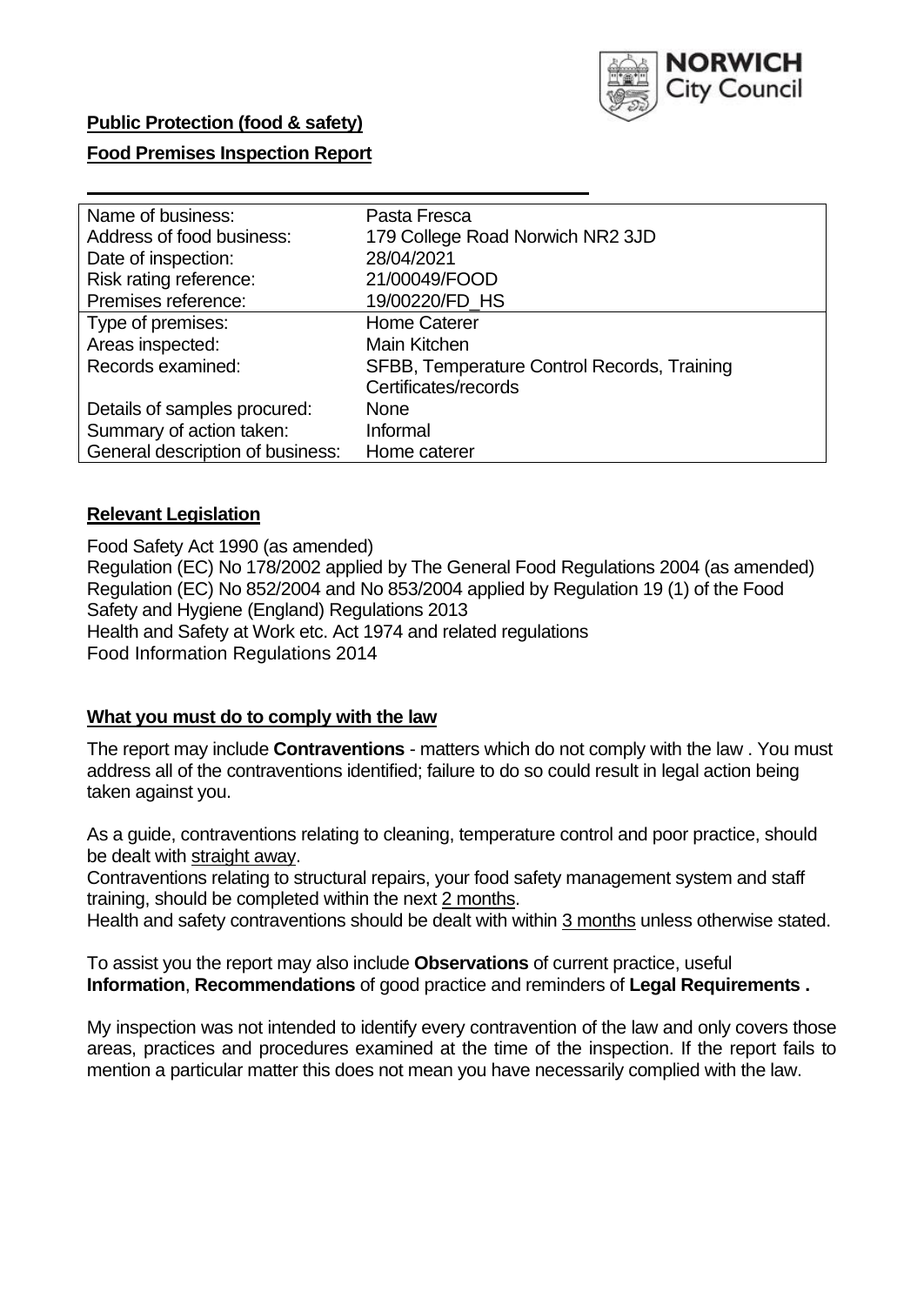# **FOOD SAFETY**

#### **How we calculate your Food Hygiene Rating:**

 The food safety section has been divided into the three areas which you are scored against for the hygiene rating: 1. food hygiene and safety procedures, 2. structural requirements and 3. confidence in management/control procedures. Each section begins with a summary of what was observed and the score you have been given. Details of how these scores combine to produce your overall food hygiene rating are shown in the table.

| <b>Compliance Area</b>                     |          |    |           | <b>You Score</b> |                |    |           |    |                |  |  |
|--------------------------------------------|----------|----|-----------|------------------|----------------|----|-----------|----|----------------|--|--|
| Food Hygiene and Safety                    |          |    | $\Omega$  | 5                | 10             | 15 | 20        | 25 |                |  |  |
| <b>Structure and Cleaning</b>              |          |    | $\Omega$  | 5                | 10             | 15 | 20        | 25 |                |  |  |
| Confidence in management & control systems |          |    | $\Omega$  | 5                | 10             | 15 | 20        | 30 |                |  |  |
|                                            |          |    |           |                  |                |    |           |    |                |  |  |
| <b>Your Total score</b>                    | $0 - 15$ | 20 | $25 - 30$ |                  | $35 - 40$      |    | $45 - 50$ |    | > 50           |  |  |
| Your Worst score                           | 5        | 10 | 10        |                  | 15             |    | 20        |    | $\blacksquare$ |  |  |
|                                            |          |    |           |                  |                |    |           |    |                |  |  |
| <b>Your Rating is</b>                      | 5        | 4  | 3         |                  | $\overline{2}$ |    |           |    | $\Omega$       |  |  |

Your Food Hygiene Rating is 5 - a very good standard



## **1. Food Hygiene and Safety**

 with legal requirements. You have safe food handling practices and procedures and all the Food hygiene standards are high. You demonstrated a very good standard of compliance necessary control measures to prevent cross-contamination are in place. Some minor contraventions require your attention. **(Score 5)** 

### Contamination risks

**Observation** I was pleased to see you were able to demonstrate effective controls to prevent cross-contamination.

Hand washing

**Legal requirement Y**ou must have a basin available at all times for hand washing

#### Personal Hygiene

**Observation** I was pleased to see that standards of personal hygiene were high.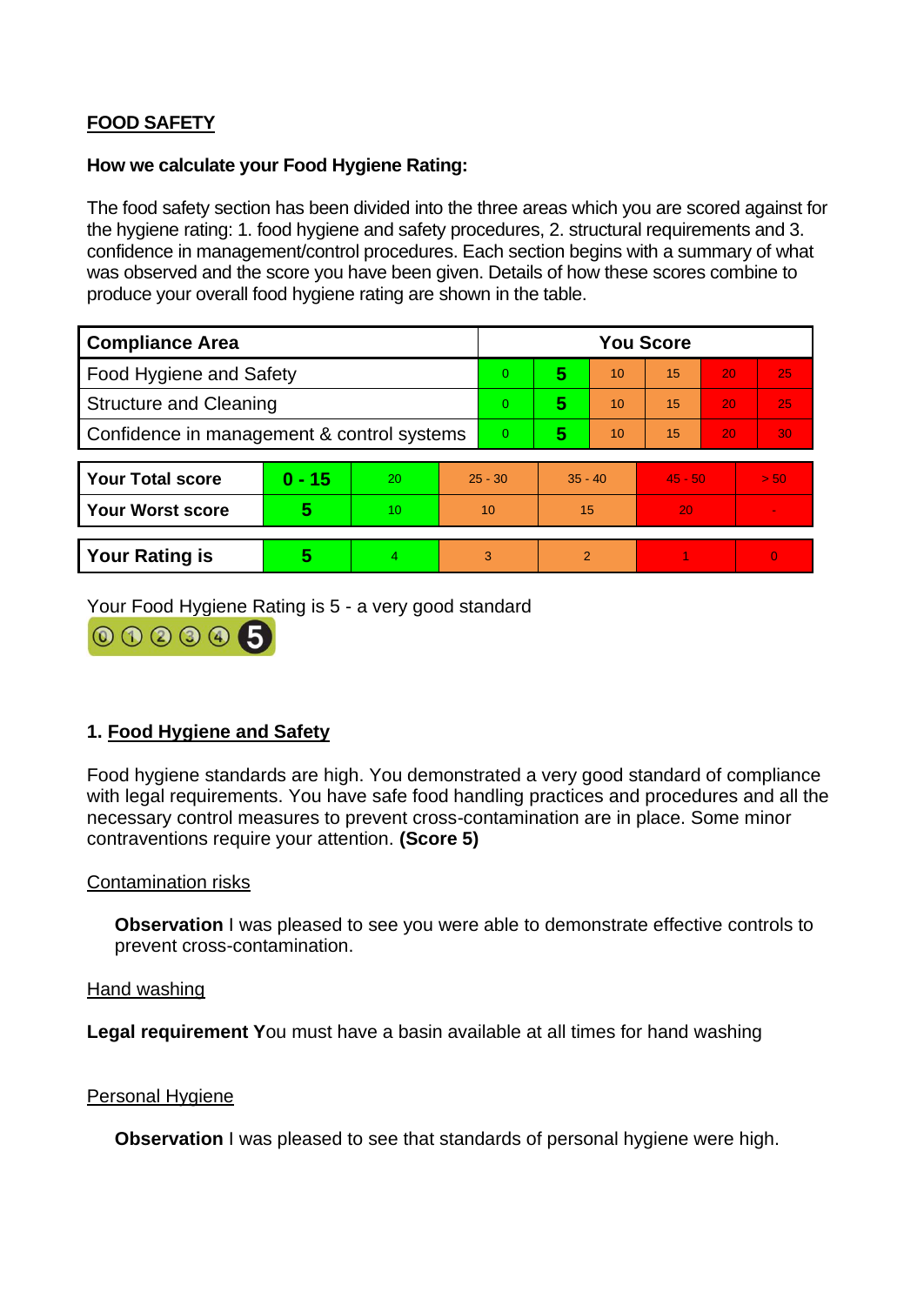### Temperature Control

**Observation** I was pleased to see you were able to limit bacterial growth and/or survival by applying appropriate temperature controls at points critical to food safety and that you were monitoring temperatures.

**Information** It is essential to know that your probe thermometer is working properly. A simple way to check a digital probe is to put it in iced water and boiling water:

■ The readings in iced water should be between -1°C and 1°C.

■ The readings in boiling water should be between 99°C and 101°C. If the reading is outside this range you should replace your probe or return it to the manufacturer to be calibrated

### Unfit food

**Recommendation** You should have a system to identify when open or prepared foods need to be used by or discarded, to ensure the food is fit for consumption. I recommend you apply labels which give a date that is 2 days after the day of production e.g. if food is opened on Monday it should be used by the end of Wednesday (an exception is rice which should not be kept longer than 24 hours)

## **2. Structure and Cleaning**

 The structure facilities and standard of cleaning and maintenance are all of a good standard and only minor repairs and/or improvements are required. Pest control and waste disposal provisions are adequate. The minor contraventions require your attention. **(Score 5)** 

### Cleaning of Structure

 **Observation** The kitchen had been well maintained and the standard of cleaning was good.

### Cleaning of Equipment and Food Contact Surfaces

**Contravention** The following items are dirty and must be cleaned:

- fridge and freezer seals
- ridge to the top of the door to the fridge

## Cleaning Chemicals / Materials / Equipment and Methods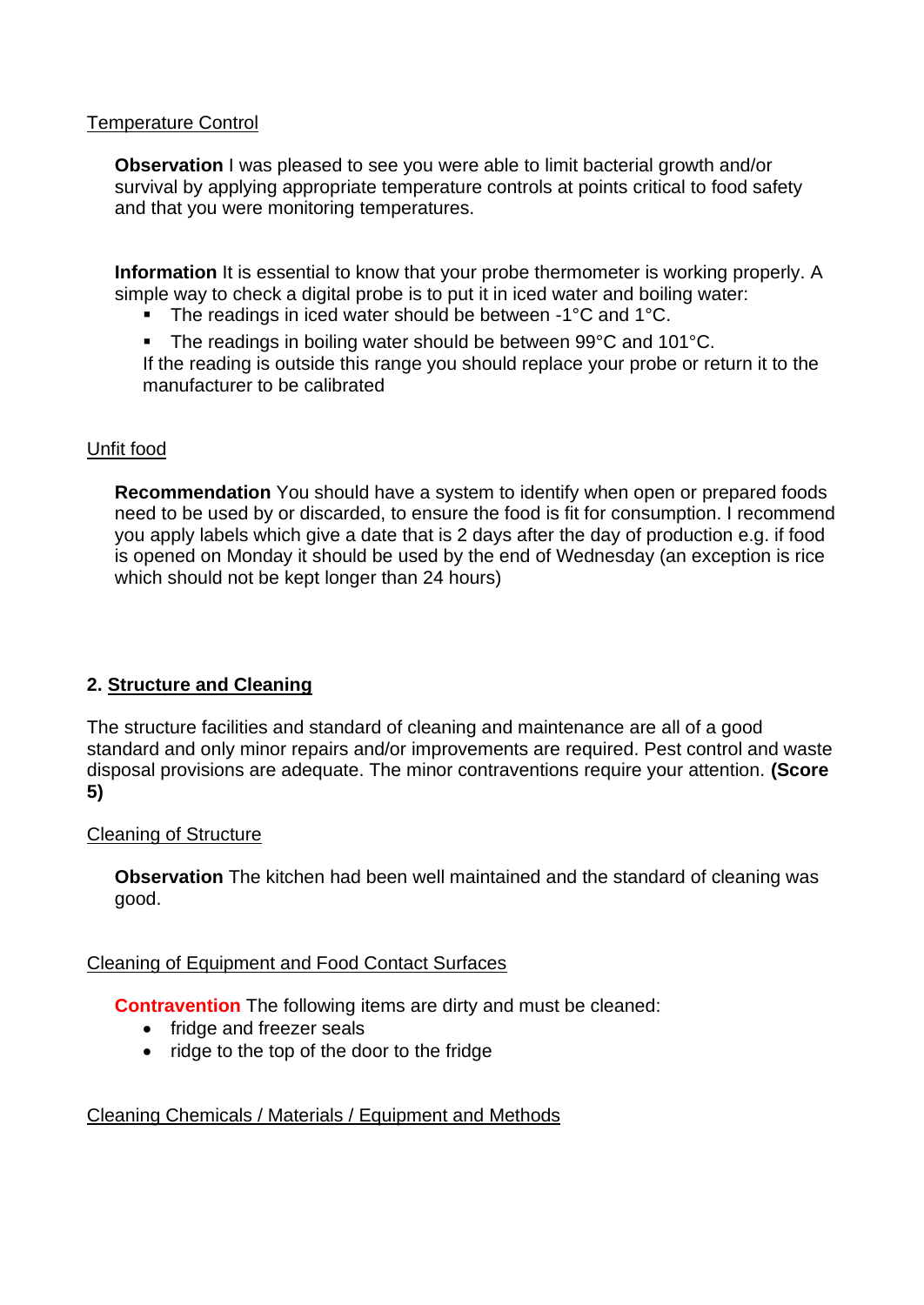**Contravention** The following evidence demonstrated your cleaning materials, equipment and methods were not sufficient to control the spread of harmful bacteria between surfaces:

- scourer was badly worn
- disposable cloth had not been disposed of

#### **Maintenance**

**Contravention** The following had not been suitably maintained and must be repaired or replaced:

• worn and / or peeling paint to top of wall

#### Facilities and Structural provision

 **Observation** I was pleased to see the premises had been well maintained and that adequate facilities had been provided.

#### Pest Control

**Observation** I was pleased to see that the premises was proofed against the entry of pests and that pest control procedures were in place.

### **3. Confidence in Management**

A food safety management system is in place and you demonstrate a very good standard of compliance with the law. You have a good track record. There are some minor contraventions which require your attention. **(Score 5)** 

Type of Food Safety Management System Required

**Observation** Your SFBB/food safety management system was in place and working well. I was confident you had effective control over hazards to food.

 demonstrate effective control over food spoilage organisms. **Observation** You were date labelling perishable foods appropriately and could

**Observation** You were monitoring (and recording) the temperatures of your fridges and freezers as well as the temperature of cooked/hot-held food and could demonstrate effective systems for controlling bacterial growth and survival.